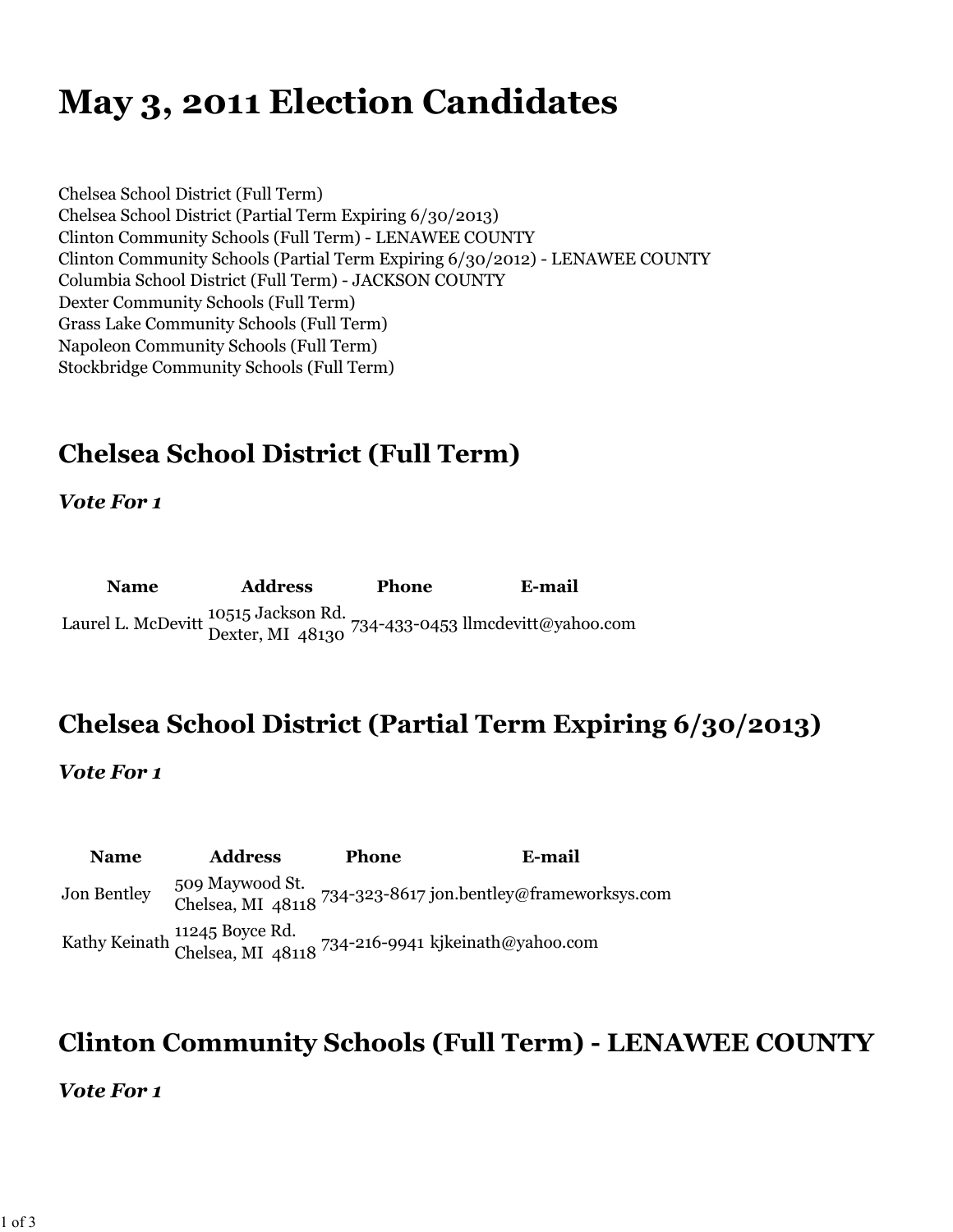**Name** Kevin Baughey Shirley Harris

#### **Clinton Community Schools (Partial Term Expiring 6/30/2012) - LENAWEE COUNTY**

*Vote For 1*

**Name** Larry Rothman Michael J. Walters

#### **Columbia School District (Full Term) - JACKSON COUNTY**

*Vote For 2*

*No Candidates Filed*

#### **Dexter Community Schools (Full Term)**

*Vote For 2*

| <b>Name</b>  | <b>Address</b>                                          | <b>Phone</b> | E-mail                                |
|--------------|---------------------------------------------------------|--------------|---------------------------------------|
| Shawn Letwin | P.O. Box 69<br>Dexter, MI 48130                         |              | 734-449-0078 sletwin@chartermi.net    |
| Amy Luczak   | P.O. Box 41<br>Dexter, MI 48130                         |              | 734-424-2825 luczakamy@aol.com        |
| Dick Lundy   | P.O. Box 247<br>Dexter, MI 48130                        |              | 734-426-1155 rblundy@gmail.com        |
|              | Julie Schumaker 7619 Kingfisher Ct.<br>Dexter, MI 48130 |              | 734-426-0714 schumakerjulie@gmail.com |

### **Grass Lake Community Schools (Full Term)**